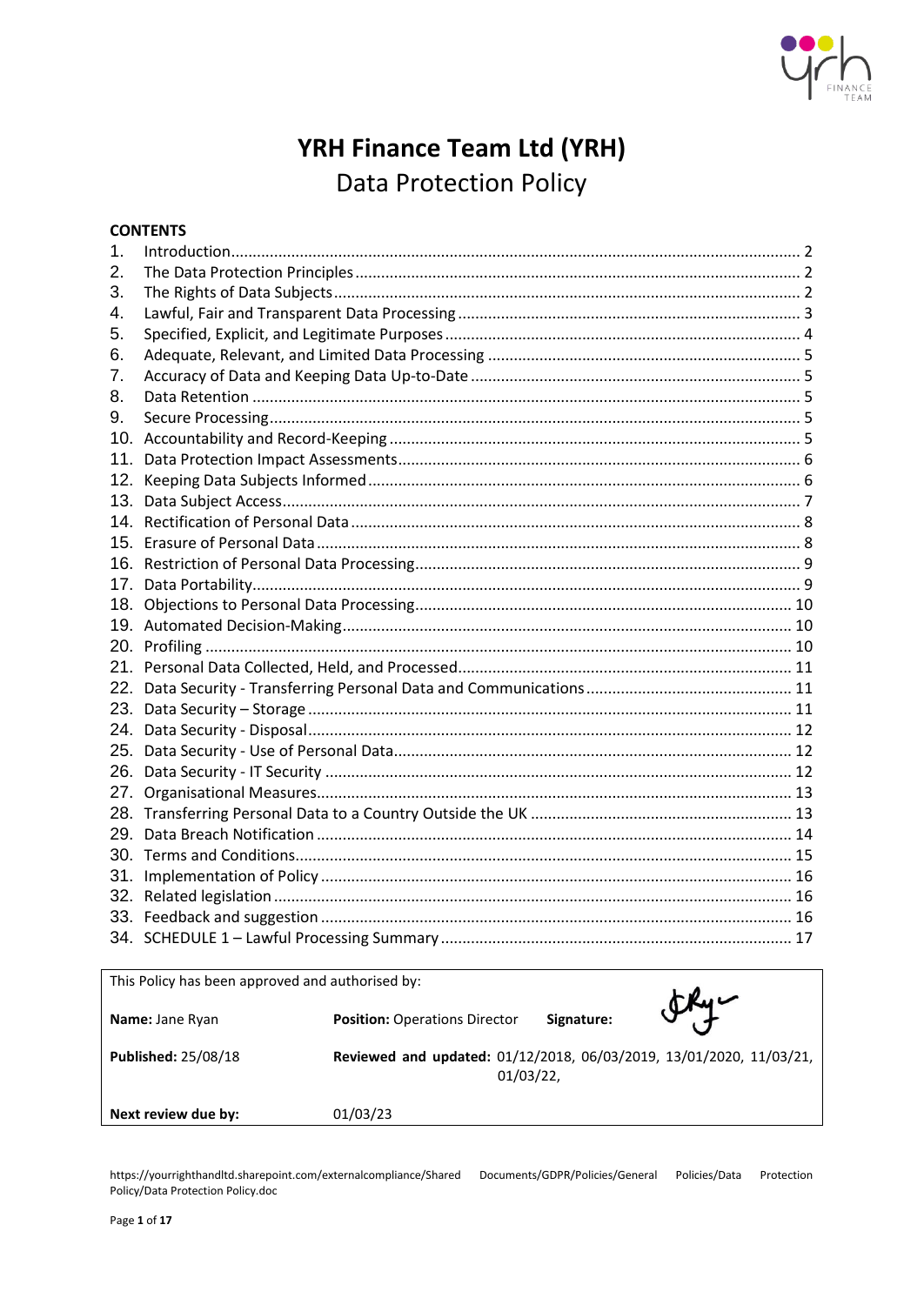

## <span id="page-1-0"></span>1. **Introduction**

This Policy sets out the obligations of YRH Finance Team Ltd (YRH), a company registered in England under number 12784781, whose registered office is at The Hub, Farnborough Business Park, Fowler Avenue, Farnborough, Hants, GU14 7JF ("the Company") regarding data protection and the rights of customers, suppliers, principals, consultants, agents, contractors, employees and other business contacts ("data subjects") in respect of their personal data under *The Data Protection Act 2018 (DPA 2018) & UK General Data Protection Regulation* ("GDPR").

The GDPR defines "personal data" as any information relating to an identified or identifiable natural person (a "data subject"); an identifiable natural person is one who can be identified, directly or indirectly, in particular by reference to an identifier such as a name, an identification number, location data, an online identifier, or to one or more factors specific to the physical, physiological, genetic, mental, economic, cultural, or social identity of that natural person.

This Policy sets the Company's obligations regarding the collection, processing, transfer, storage, and disposal of personal data. The procedures and principles set out herein must be followed at all times by the Company, its employees, principals, consultants, agents, contractors, or other parties working on behalf of the Company ("Users").

The Company is committed not only to the letter of the law, but also to the spirit of the law, and places high importance on the correct, lawful, and fair handling of all personal data, respecting the legal rights, privacy, and trust of all individuals with whom it deals.

## <span id="page-1-1"></span>2. **The Data Protection Principles**

This Policy aims to ensure compliance with the GDPR. The GDPR sets out the following principles with which any party handling personal data must comply. All personal data must be:

- 2.1 Processed lawfully, fairly, and in a transparent manner in relation to the data subject.
- 2.2 Collected for specified, explicit, and legitimate purposes and not further processed in a manner that is incompatible with those purposes. Further processing for archiving purposes in the public interest, scientific or historical research purposes or statistical purposes shall not be considered to be incompatible with the initial purposes.
- 2.3 Adequate, relevant, and limited to what is necessary in relation to the purposes for which it is processed.
- 2.4 Accurate and, where necessary, kept up to date. Every reasonable step must be taken to ensure that personal data that is inaccurate, having regard to the purposes for which it is processed, is erased, or rectified without delay.
- 2.5 Kept in a form which permits identification of data subjects for no longer than is necessary for the purposes for which the personal data is processed. Personal data may be stored for longer periods insofar as the personal data will be processed solely for archiving purposes in the public interest, scientific or historical research purposes, or statistical purposes, subject to implementation of the appropriate technical and organisational measures required by the GDPR in order to safeguard the rights and freedoms of the data subject.
- 2.6 Processed in a manner that ensures appropriate security of the personal data, including protection against unauthorised or unlawful processing and against accidental loss, destruction, or damage, using appropriate technical or organisational measures.

## <span id="page-1-2"></span>3. **The Rights of Data Subjects**

The GDPR sets out the following rights applicable to data subjects (please refer to the parts of this policy indicated for further details):

https://yourrighthandltd.sharepoint.com/externalcompliance/Shared Documents/GDPR/Policies/General Policies/Data Protection Policy/Data Protection Policy.doc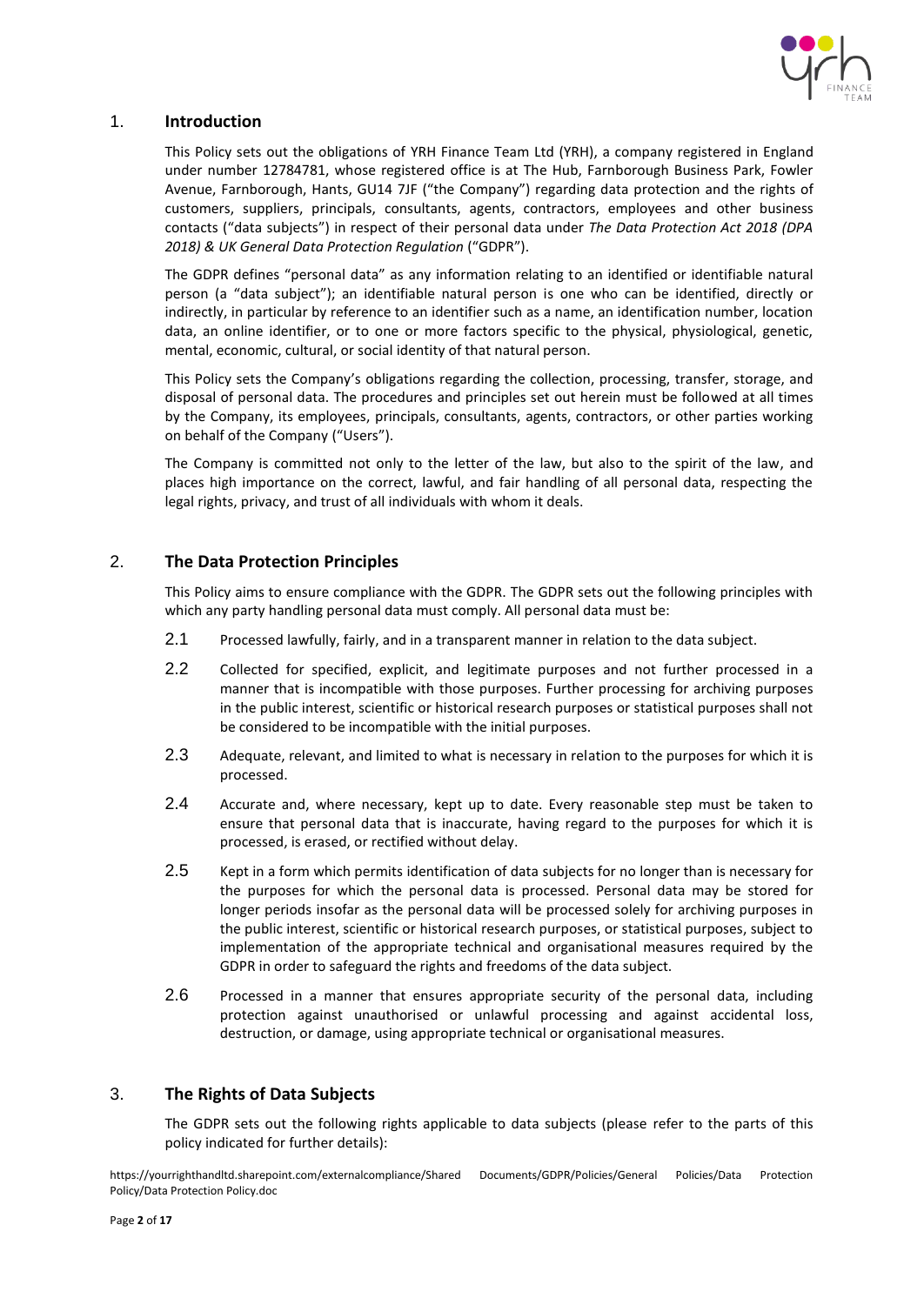

- 3.1 The right to be informed (Part 12).
- 3.2 The right of access (Part 13);
- 3.3 The right to rectification (Part 14);
- 3.4 The right to erasure (also known as the 'right to be forgotten') (Part 15);
- 3.5 The right to restrict processing (Part 16);
- 3.6 The right to data portability (Part 17);
- 3.7 The right to object (Part 18); and
- 3.8 Rights with respect to automated decision-making and profiling (Parts 19 and 20).

## <span id="page-2-0"></span>4. **Lawful, Fair and Transparent Data Processing**

- 4.1 The GDPR seek to ensure that personal data is processed lawfully, fairly and transparently, without adversely affecting the rights of the data subject. The GDPR state that processing of personal data shall be lawful if at least one of the following applies:
	- 4.1.1 The data subject has given consent to the processing of their personal data for one or more specific purposes;
	- 4.1.2 The processing is necessary for the performance of a contract to which the data subject is a party, or in order to take steps at the request of the data subject prior to entering into a contract with them;
	- 4.1.3 The processing is necessary for compliance with a legal obligation to which the data controller is subject;
	- 4.1.4 The processing is necessary to protect the vital interests of the data subject or of another natural person;
	- 4.1.5 The processing is necessary for the performance of a task carried out in the public interest or in the exercise of official authority vested in the data controller; or
	- 4.1.6 The processing is necessary for the purposes of the legitimate interests pursued by the data controller or by a third party, except where such interests are overridden by the fundamental rights and freedoms of the data subject which require protection of personal data, in particular where the data subject is a child.
- 4.2 The company does not hold personal data that is considered "special category data" (also known as "sensitive personal data") (for example, data concerning the data subject's race, ethnicity, politics, religion, trade union membership, genetics, biometrics (if used for ID purposes), health, sex life, or sexual orientation), if it did at least one of the following conditions would have been met:
	- 4.2.1 The data subject would have been given their explicit consent to the processing of such data for one or more specified purposes (unless UK law prohibits them from doing so);
	- 4.2.2 The processing would be necessary for the purpose of carrying out the obligations and exercising specific rights of the data controller or of the data subject in the field of employment, social security, and social protection law (insofar as it is authorised by UK law or a collective agreement pursuant to UK law which provides for appropriate safeguards for the fundamental rights and interests of the data subject);
	- 4.2.3 The processing would be necessary to protect the vital interests of the data subject or of another natural person where the data subject is physically or legally incapable of giving consent;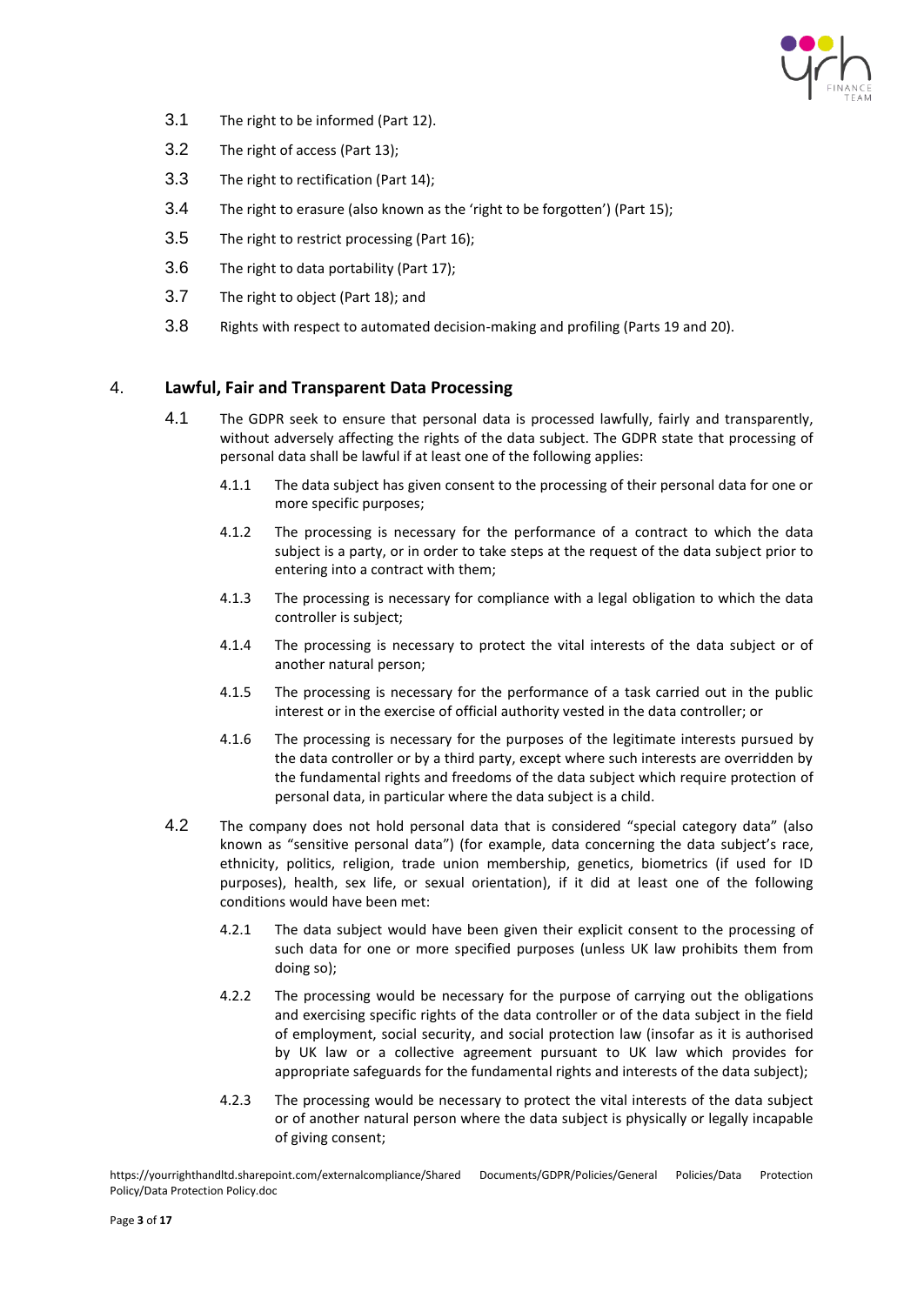

- 4.2.4 The data controller would be a foundation, association, or other non-profit body with a political, philosophical, religious, or trade union aim, and the processing is carried out in the course of its legitimate activities, provided that the processing relates solely to the members or former members of that body or to persons who have regular contact with it in connection with its purposes and that the personal data is not disclosed outside the body without the consent of the data subjects;
- 4.2.5 The processing would relate to personal data which is clearly made public by the data subject;
- 4.2.6 The processing would be necessary for the conduct of legal claims or whenever courts are acting in their judicial capacity;
- 4.2.7 The processing would be necessary for substantial public interest reasons, on the basis of UK law which would be proportionate to the aim pursued, would respect the essence of the right to data protection, and would provide for suitable and specific measures to safeguard the fundamental rights and interests of the data subject;
- 4.2.8 The processing would be necessary for the purposes of preventative or occupational medicine, for the assessment of the working capacity of an employee, for medical diagnosis, for the provision of health or social care or treatment, or the management of health or social care systems or services on the basis of UK law or pursuant to a contract with a health professional, subject to the conditions and safeguards referred to in Article 9(3) of the GDPR;
- 4.2.9 The processing would be necessary for public interest reasons in the area of public health, for example, protecting against serious cross-border threats to health or ensuring high standards of quality and safety of health care and of medicinal products or medical devices, on the basis of UK law which provides for suitable and specific measures to safeguard the rights and freedoms of the data subject (in particular, professional secrecy); or
- 4.2.10 The processing would be necessary for archiving purposes in the public interest, scientific or historical research purposes, or statistical purposes in accordance with Article 89(1) of the GDPR based on UK law which shall be proportionate to the aim pursued, respect the essence of the right to data protection, and provide for suitable and specific measures to safeguard the fundamental rights and the interests of the data subject.

## <span id="page-3-0"></span>5. **Specified, Explicit, and Legitimate Purposes**

- 5.1 The Company collects and processes the personal data set out in the *Data Retention Schedule* on the *[Directory of Data, Assets, Risk, Systems & Retention Schedule](https://yourrighthandltd.sharepoint.com/central/Documents/6.%20GDPR%20PROJECT/1.%20Policy%20&%20Directories%20&%20Data%20Mapping/Data%20Mapping%20&%20Directory%20of%20Systems/Directories%20of%20Data%20and%20Assets%20and%20Risk%20and%20Systems%20and%20Retention%20Schedule.xlsx)*. This includes:
	- 5.1.1 Personal data collected directly from data subjects; and
	- 5.1.2 Personal data obtained from third parties.
- 5.2 The Company only collects, processes, and holds personal data for the specific purposes set out in Part 34: *Schedule 1: Lawful Reasons for Processing* (or for other purposes expressly permitted by the GDPR).
- 5.3 Data subjects are kept informed at all times of the purpose or purposes for which the Company uses their personal data. Please refer to Part 12 for more information on keeping data subjects informed.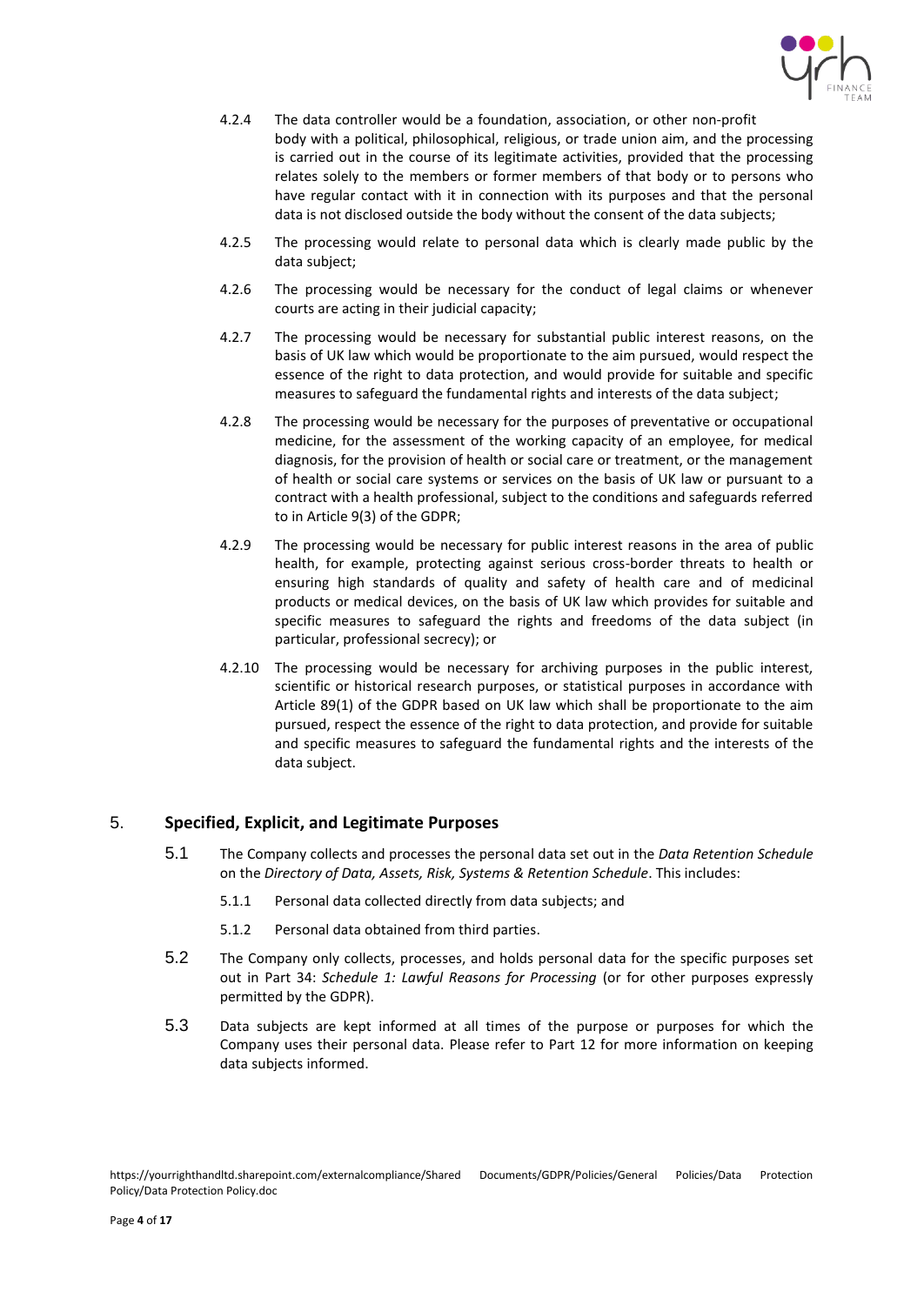

## <span id="page-4-0"></span>6. **Adequate, Relevant, and Limited Data Processing**

The Company will only collect and process personal data for and to the extent necessary for the specific purpose or purposes of which data subjects have been informed (or will be informed) as under Part 5, above, and as set out in part 34: *Schedule 1: Lawful Reasons For Processing*.

## <span id="page-4-1"></span>7. **Accuracy of Data and Keeping Data Up-to-Date**

- 7.1 The Company shall ensure that all personal data collected, processed, and held by it is kept accurate and up-to-date. This includes, but is not limited to, the rectification of personal data at the request of a data subject, as set out in Part 14.
- 7.2 The accuracy of personal data shall be checked when it is collected and at regular intervals thereafter. If any personal data is found to be inaccurate or out-of-date, all reasonable steps will be taken without delay to amend or erase that data, as appropriate.

## <span id="page-4-2"></span>8. **Data Retention**

- 8.1 The Company shall not keep personal data for any longer than is necessary in light of the purpose or purposes for which that personal data was originally collected, held, and processed.
- 8.2 When personal data is no longer required, all reasonable steps will be taken to erase or otherwise dispose of it without delay.
- 8.3 For full details of the Company's approach to data retention, including retention periods for specific personal data types held by the Company, please refer to the *Data Retention Policy* on the *[Directory of Data, Assets, Risk, Systems & Retention Schedule](https://yourrighthandltd.sharepoint.com/central/Documents/6.%20GDPR%20PROJECT/1.%20Policy%20&%20Directories%20&%20Data%20Mapping/Data%20Mapping%20&%20Directory%20of%20Systems/Directories%20of%20Data%20and%20Assets%20and%20Risk%20and%20Systems%20and%20Retention%20Schedule.xlsx)*.

## <span id="page-4-3"></span>9. **Secure Processing**

The Company shall ensure that all personal data collected, held, and processed is kept secure and protected against unauthorised or unlawful processing and against accidental loss, destruction, or damage. Further details of the technical and organisational measures which shall be taken are provided in Parts 22 to 27 of this Policy.

## <span id="page-4-4"></span>10. **Accountability and Record-Keeping**

The Company's Data Protection Team is:

Jane Ryan *Operations Director*

Gemma Reyes *Head of Marketing* 

Jennifer Raines *Managing Director*

- 10.1 The Company's Data Protection email address is: [data@yourrighthand.co.uk](mailto:data@yourrighthand.co.uk)
- 10.2 The Data Protection Team shall be responsible for overseeing the implementation of this Policy and for monitoring compliance with this Policy, the Company's other data protection-

https://yourrighthandltd.sharepoint.com/externalcompliance/Shared Documents/GDPR/Policies/General Policies/Data Protection Policy/Data Protection Policy.doc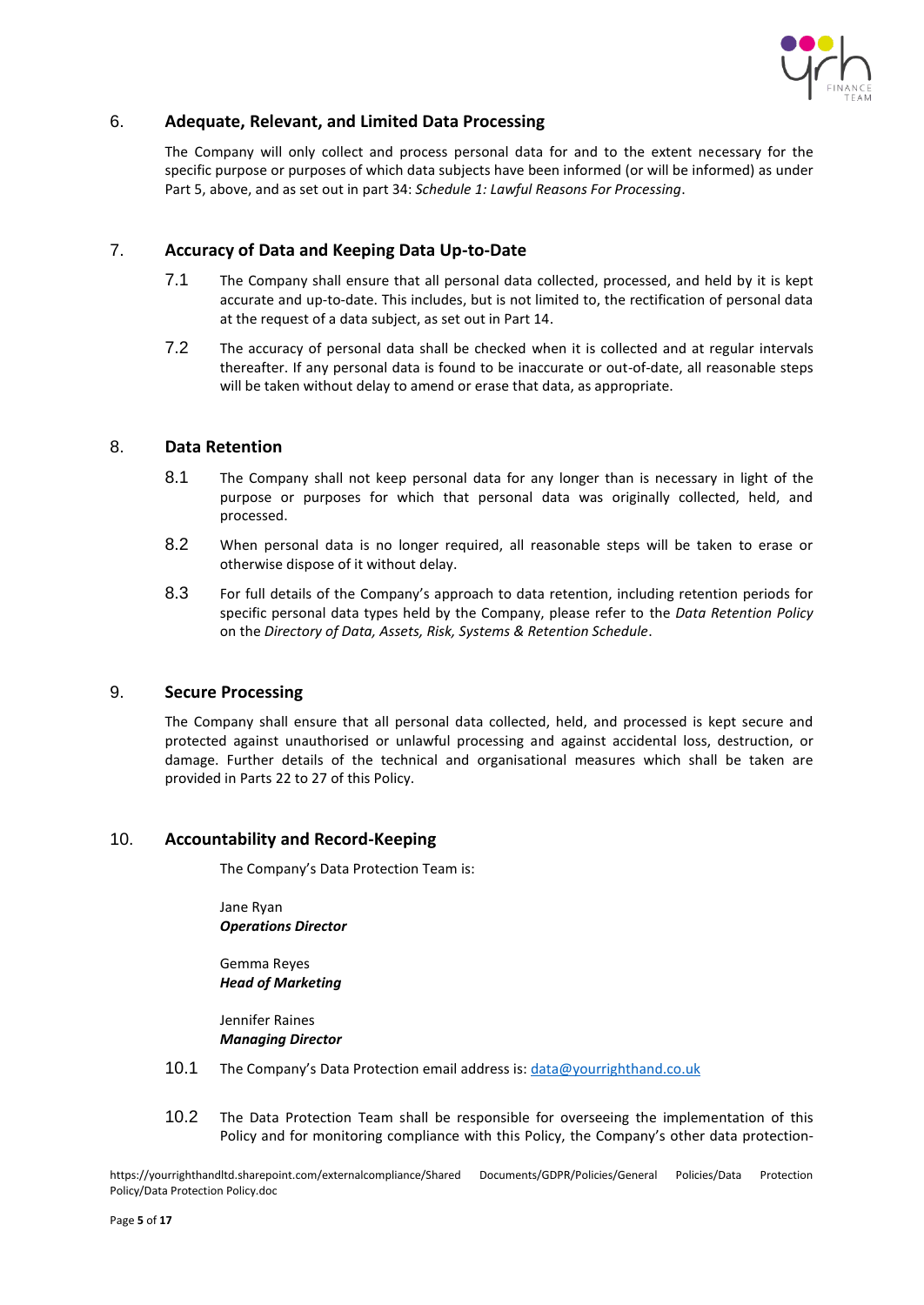

related policies, and with the GDPR and other applicable data protection legislation.

The Company shall keep internal records of all personal data collection, holding, and processing, which shall incorporate the following information:

- 10.2.1 The name and details of the Company, its Data Protection Team, and any applicable third-party data processors;
- 10.2.2 The purposes for which the Company collects, holds, and processes personal data;
- 10.2.3 Details of the categories of personal data collected, held, and processed by the Company, and the categories of data subject to which that personal data relates;
- 10.2.4 Details of any transfers of personal data to non-UK countries including all mechanisms and security safeguards;
- 10.2.5 Details of how long personal data will be retained by the Company (please refer to the Company's *Data Retention Policy*); and
- 10.2.6 Detailed descriptions of all technical and organisational measures taken by the Company to ensure the security of personal data.

#### <span id="page-5-0"></span>11. **Data Protection Impact Assessments**

- 11.1 The Company shall carry out Data Protection Impact Assessments for any and all new projects and/or new uses of personal data.
- 11.2 Data Protection Impact Assessments shall be overseen by the Data Protection Team and shall address the following:
	- 11.2.1 The type(s) of personal data that will be collected, held, and processed;
	- 11.2.2 The purpose(s) for which personal data is to be used;
	- 11.2.3 The Company's objectives;
	- 11.2.4 How personal data is to be used;
	- 11.2.5 The parties (internal and/or external) who are to be consulted;
	- 11.2.6 The necessity and proportionality of the data processing with respect to the purpose(s) for which it is being processed;
	- 11.2.7 Risks posed to data subjects;
	- 11.2.8 Risks posed both within and to the Company; and
	- 11.2.9 Proposed measures to minimise and handle identified risks.

## <span id="page-5-1"></span>12. **Keeping Data Subjects Informed**

- 12.1 The Company shall provide the information set out in Part 12.2 to every data subject:
	- 12.1.1 Where personal data is collected directly from data subjects, those data subjects will be informed of its purpose at the time of collection; and
	- 12.1.2 Where personal data is obtained from a third party, the relevant data subjects will be informed of its purpose:
		- a) if the personal data is used to communicate with the data subject, when the first communication is made; or
		- b) if the personal data is to be transferred to another party, before that transfer is made; or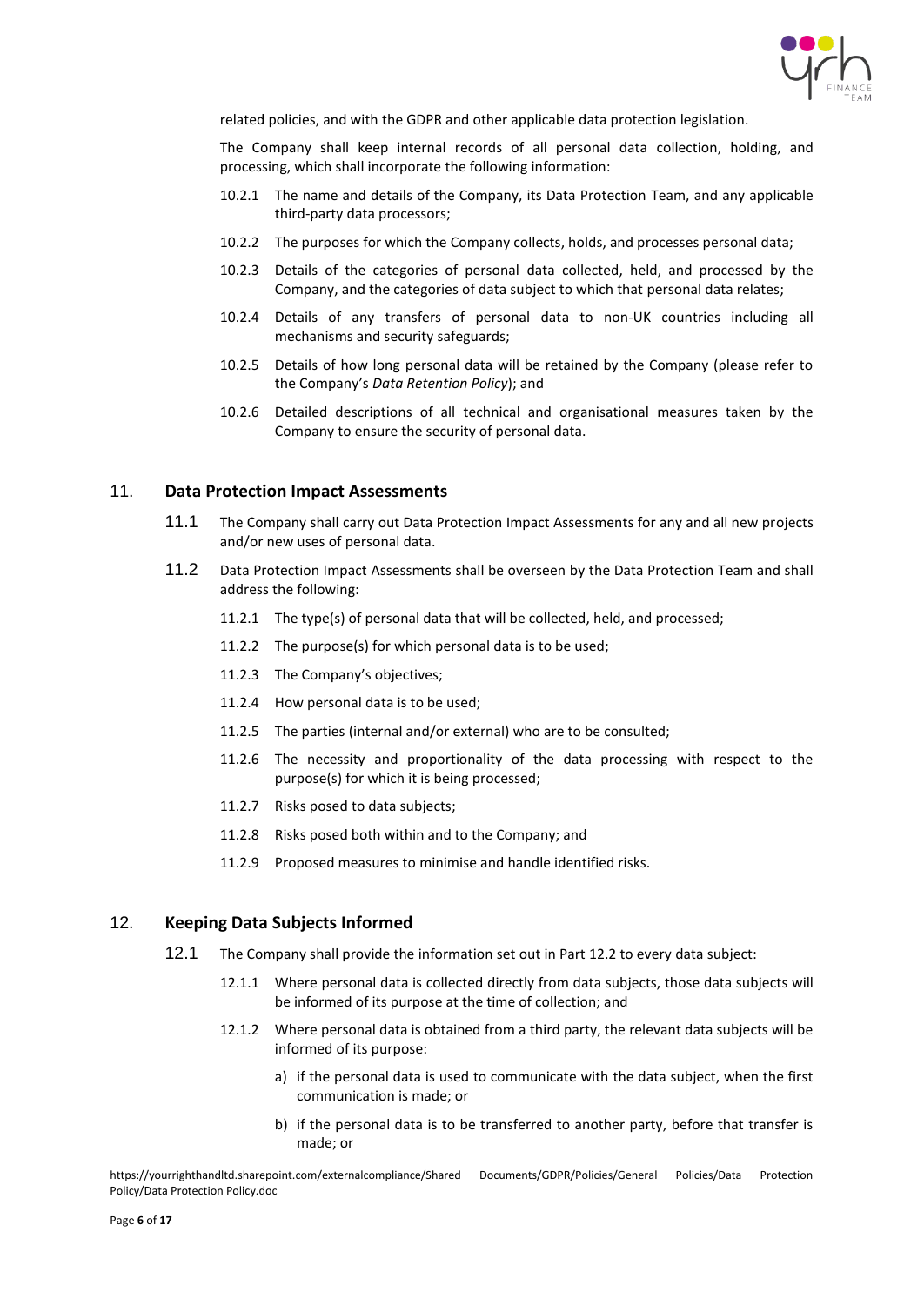

- c) as soon as reasonably possible and in any event not more than one month after the personal data is obtained.
- 12.2 The following information shall be provided:
	- 12.2.1 Details of the Company including, but not limited to, the contact details for the Data Protection Team;
	- 12.2.2 The purpose(s) for which the personal data is being collected and will be processed (as detailed in *Schedule 1* at the end of this policy) and the legal basis justifying that collection and processing;
	- 12.2.3 Where applicable, the legitimate interests upon which the Company is justifying its collection and processing of the personal data;
	- 12.2.4 Where the personal data is not obtained directly from the data subject, the categories of personal data collected and processed;
	- 12.2.5 Where the personal data is to be transferred to one or more third parties, details of those parties;
	- 12.2.6 Where the personal data is to be transferred to a third party that is located outside of the UK, details of that transfer, including but not limited to the safeguards in place (see Part 28 of this Policy for further details);
	- 12.2.7 Details of data retention;
	- 12.2.8 Details of the data subject's rights under the GDPR;
	- 12.2.9 Details of the data subject's right to withdraw their consent to the Company's processing of their personal data at any time;
	- 12.2.10 Details of the data subject's right to complain to the Information Commissioner's Office (the "supervisory authority" under the GDPR);
	- 12.2.11 Where applicable, details of any legal or contractual requirement or obligation necessitating the collection and processing of the personal data and details of any consequences of failing to provide it; and
	- 12.2.12 Details of any automated decision-making or profiling that will take place using the personal data, including information on how decisions will be made, the significance of those decisions, and any consequences.

#### <span id="page-6-0"></span>13. **Data Subject Access**

- 13.1 Data subjects may make a Subject Access Request (SAR) at any time to find out more about the personal data which the Company holds about them, what it is doing with that personal data, and why.
- 13.2 Data subjects wishing to make a SAR should do so using a Subject Access Request (SAR), sending the form to the Company's Data Protection Team at data@yourrighthand.co.uk.
- 13.3 Responses to SARs shall normally be made within one month of receipt, however this may be extended by up to two months if the SAR is complex and/or numerous requests are made. If such additional time is required, the data subject shall be informed.
- 13.4 All SARs received shall be handled by the Company's Data Protection Team.
- 13.5 The Company does not charge a fee for the handling of normal SARs. The Company reserves the right to charge reasonable fees for additional copies of information that has already been supplied to a data subject, and for requests that are manifestly unfounded or excessive, particularly where such requests are repetitive.

https://yourrighthandltd.sharepoint.com/externalcompliance/Shared Documents/GDPR/Policies/General Policies/Data Protection Policy/Data Protection Policy.doc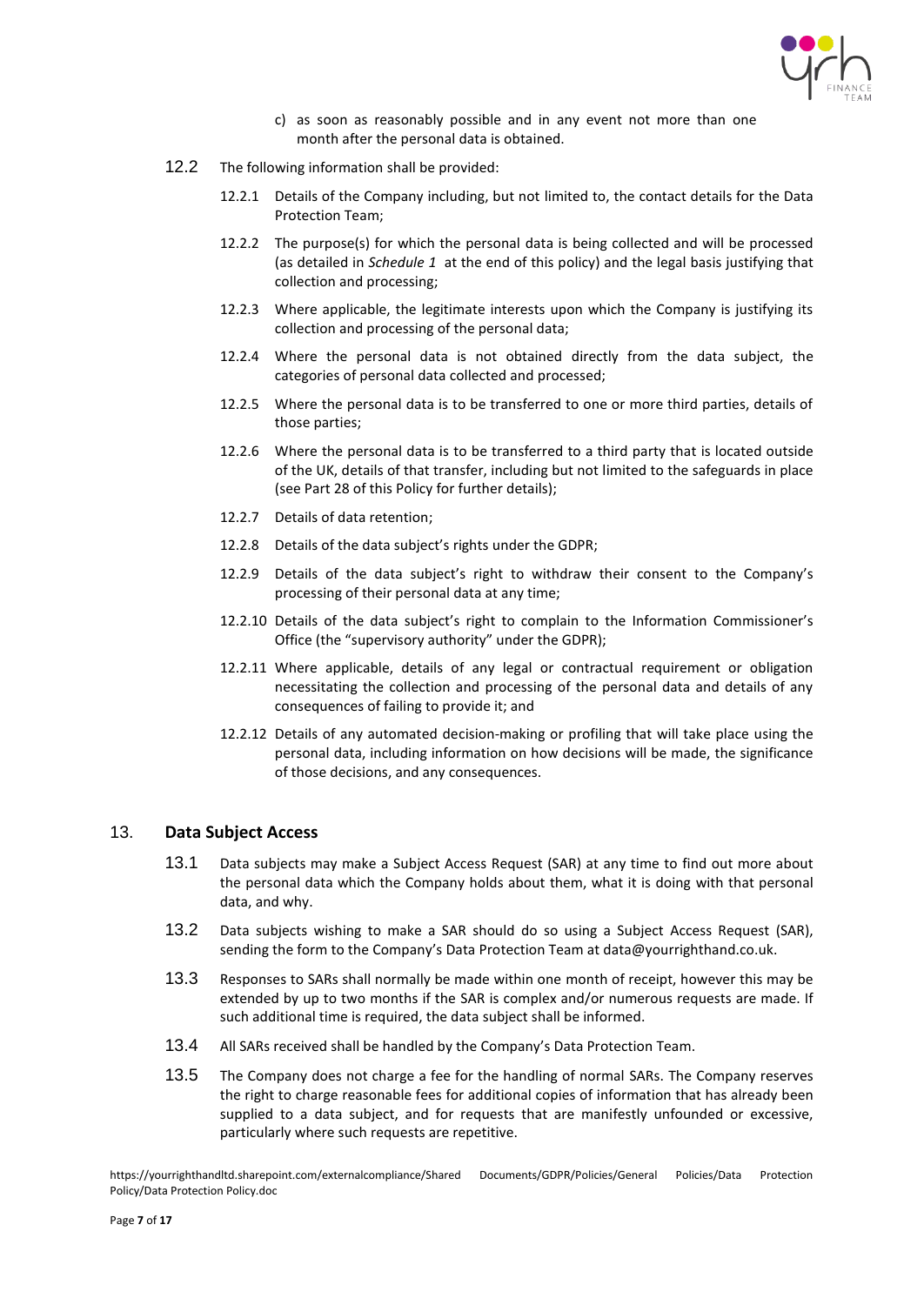

## <span id="page-7-0"></span>14. **Rectification of Personal Data**

- 14.1 Data subjects have the right to require the Company to rectify any of their personal data that is inaccurate or incomplete.
- 14.2 Data subjects wishing to make a data rectification request should do using a Subject Access Request (SAR), sending the form to the Company's Data Protection Team at [data@yourrighthand.co.uk.](mailto:data@yourrighthand.co.uk)
- 14.3 All SARs received shall be handled by the Company's Data Protection Team.
- 14.4 The Company does not charge a fee for the handling of normal SARs. The Company reserves the right to charge reasonable fees for additional copies of information that has already been supplied to a data subject, and for requests that are manifestly unfounded or excessive, particularly where such requests are repetitive.
- 14.5 The Company shall rectify the personal data in question, and inform the data subject of that rectification, within one month of the data subject informing the Company of the issue. The period can be extended by up to two months in the case of complex requests. If such additional time is required, the data subject shall be informed.
- 14.6 In the event that any affected personal data has been disclosed to third parties, those parties shall be informed of any rectification that must be made to that personal data.

#### <span id="page-7-1"></span>15. **Erasure of Personal Data**

- 15.1 Data subjects have the right to request that the Company erases the personal data it holds about them in the following circumstances:
	- 15.1.1 It is no longer necessary for the Company to hold that personal data with respect to the purpose(s) for which it was originally collected or processed;
	- 15.1.2 The data subject wishes to withdraw their consent to the Company holding and processing their personal data;
	- 15.1.3 The data subject objects to the Company holding and processing their personal data (and there is no overriding legitimate interest to allow the Company to continue doing so) (see Part 18 of this Policy for further details concerning the right to object);
	- 15.1.4 The personal data has been processed unlawfully;
	- 15.1.5 The personal data needs to be erased in order for the Company to comply with a particular legal obligation
- 15.2 Unless the Company has reasonable grounds to refuse to erase personal data, all requests for erasure shall be complied with, and the data subject informed of the erasure, within one month of receipt of the data subject's request. The period can be extended by up to two months in the case of complex requests. If such additional time is required, the data subject shall be informed.
- 15.3 Data subjects wishing to make a data erasure request should do using a Subject Access Request (SAR), sending the form to the Company's Data Protection Team at [data@yourrighthand.co.uk.](mailto:data@yourrighthand.co.uk)
- 15.4 All SARs received shall be handled by the Company's Data Protection Team.
- 15.5 The Company does not charge a fee for the handling of normal SARs. The Company reserves

https://yourrighthandltd.sharepoint.com/externalcompliance/Shared Documents/GDPR/Policies/General Policies/Data Protection Policy/Data Protection Policy.doc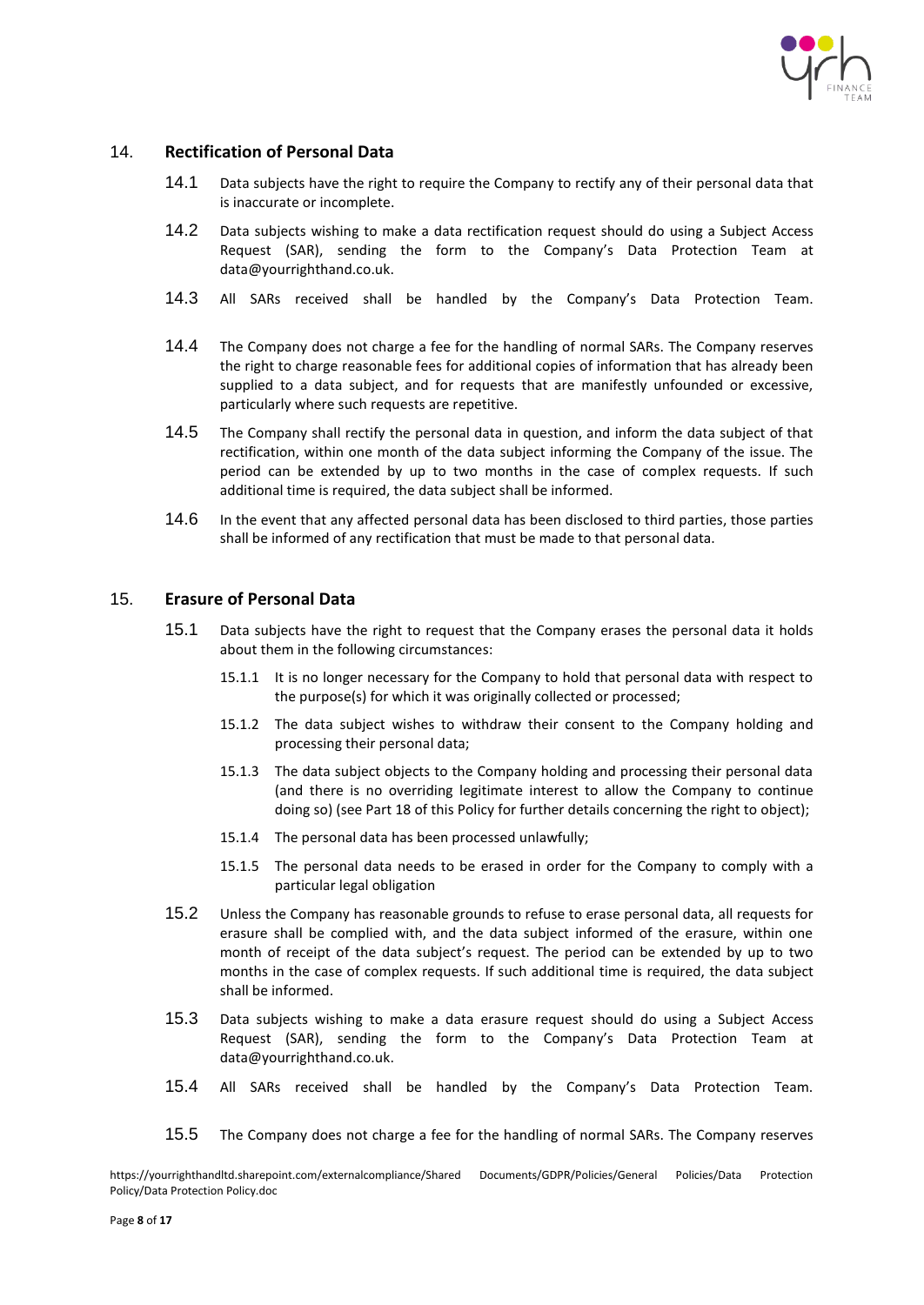

the right to charge reasonable fees for additional copies of information that has already been supplied to a data subject, and for requests that are manifestly unfounded or excessive, particularly where such requests are repetitive.

15.6 In the event that any personal data that is to be erased in response to a data subject's request has been disclosed to third parties, those parties shall be informed of the erasure (unless it is impossible or would require disproportionate effort to do so).

## <span id="page-8-0"></span>16. **Restriction of Personal Data Processing**

- 16.1 Data subjects may request that the Company ceases processing the personal data it holds about them. If a data subject makes such a request, the Company shall retain only the amount of personal data concerning that data subject (if any) that is necessary to ensure that the personal data in question is not processed further.
- 16.2 Data subjects wishing to make a data restriction request should do so using a Subject Access Request (SAR), sending the form to the Company's Data Protection Team at [data@yourrighthand.co.uk.](mailto:data@yourrighthand.co.uk)
- 16.3 All SARs received shall be handled by the Company's Data Protection Team.
- 16.4 The Company does not charge a fee for the handling of normal SARs. The Company reserves the right to charge reasonable fees for additional copies of information that has already been supplied to a data subject, and for requests that are manifestly unfounded or excessive, particularly where such requests are repetitive.
- 16.5 In the event that any affected personal data has been disclosed to third parties, those parties shall be informed of the applicable restrictions on processing it (unless it is impossible or would require disproportionate effort to do so).

## <span id="page-8-1"></span>17. **Data Portability**

- 17.1 Where data subjects have given their consent to the Company to process their personal data, or the processing is otherwise required for the performance of a contract between the Company and the data subject, data subjects have the right, under the GDPR, to receive a copy of their personal data and to use it for other purposes (namely transmitting it to other data controllers).
- 17.2 To facilitate the right of data portability, the Company shall make available all applicable personal data to data subjects in the following format:
	- 17.2.1 Password protected files;
	- 17.2.2 Where technically feasible, if requested by a data subject, personal data shall be sent directly to the required data controller, the password shall be sent to the data subject;
- 17.3 Data subjects wishing to make a data portability request should do using a Subject Access Request (SAR), sending the form to the Company's Data Protection Team at [data@yourrighthand.co.uk.](mailto:data@yourrighthand.co.uk)
- 17.4 All SARs received shall be handled by the Company's Data Protection Team.
- 17.5 The Company does not charge a fee for the handling of normal SARs. The Company reserves the right to charge reasonable fees for additional copies of information that has already been supplied to a data subject, and for requests that are manifestly unfounded or excessive,

https://yourrighthandltd.sharepoint.com/externalcompliance/Shared Documents/GDPR/Policies/General Policies/Data Protection Policy/Data Protection Policy.doc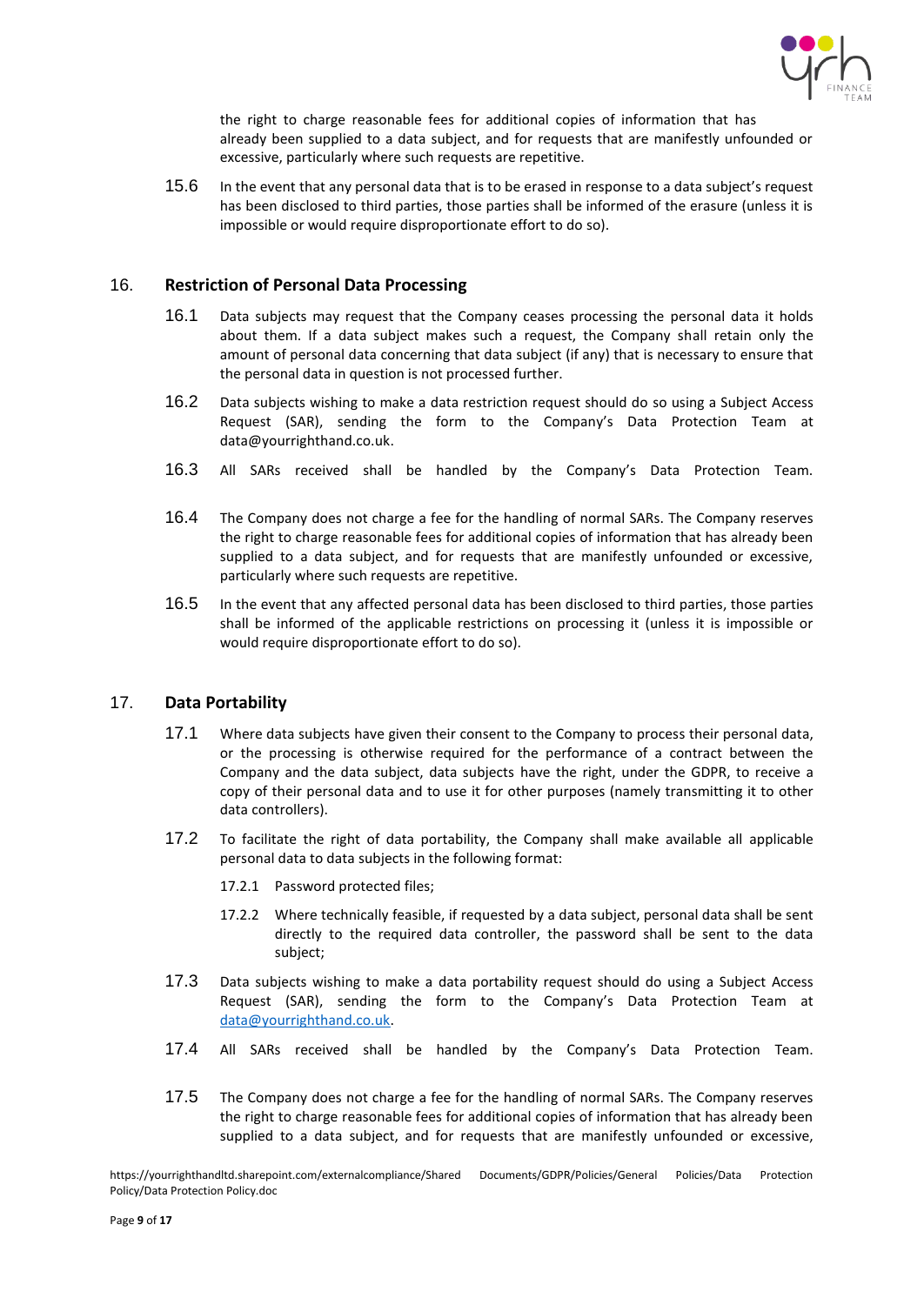

particularly where such requests are repetitive.

17.6 All requests for copies of personal data shall be complied with within one month of the data subject's request. The period can be extended by up to two months in the case of complex or numerous requests. If such additional time is required, the data subject shall be informed.

## <span id="page-9-0"></span>18. **Objections to Personal Data Processing**

- 18.1 Data subjects have the right to object to the Company processing their personal data based on legitimate interests.
- 18.2 Where a data subject objects to the Company processing their personal data based on its legitimate interests, the Company shall cease such processing immediately, unless it can be demonstrated that the Company's legitimate grounds for such processing override the data subject's interests, rights, and freedoms, or that the processing is necessary for the conduct of legal claims.
- 18.3 Where a data subject objects to the Company processing their personal data for direct marketing purposes, the Company shall cease such processing immediately.
- 18.4 Where a data subject objects to the Company processing their personal data for scientific and/or historical research and statistics purposes, the data subject must, under the GDPR, "demonstrate grounds relating to his or her particular situation".
- 18.5 Data subjects wishing to make a data objection should do using a Subject Access Request (SAR), sending the form to the Company's Data Protection Team at [data@yourrighthand.co.uk.](mailto:data@yourrighthand.co.uk)
- 18.6 All SARs received shall be handled by the Company's Data Protection Team.
- 18.7 The Company does not charge a fee for the handling of normal SARs. The Company reserves the right to charge reasonable fees for additional copies of information that has already been supplied to a data subject, and for requests that are manifestly unfounded or excessive, particularly where such requests are repetitive.

#### <span id="page-9-1"></span>19. **Automated Decision-Making**

- 19.1 The Company currently does not process personal data using automated means. If the Company did;
- 19.2 Where such decisions had a legal (or similarly significant effect) on data subjects, those data subjects would have the right to challenge to such decisions under the GDPR, requesting human intervention, expressing their own point of view, and obtaining an explanation of the decision from the Company.
- 19.3 The right described in Part 19.2 does not apply in the following circumstances:
	- 19.3.1 The decision is necessary for the entry into, or performance of, a contract between the Company and the data subject;
	- 19.3.2 The decision is authorised by law; or
	- 19.3.3 The data subject has given their explicit consent.

#### <span id="page-9-2"></span>20. **Profiling**

20.1 The Company does not use personal data for profiling purposes, if the Company did;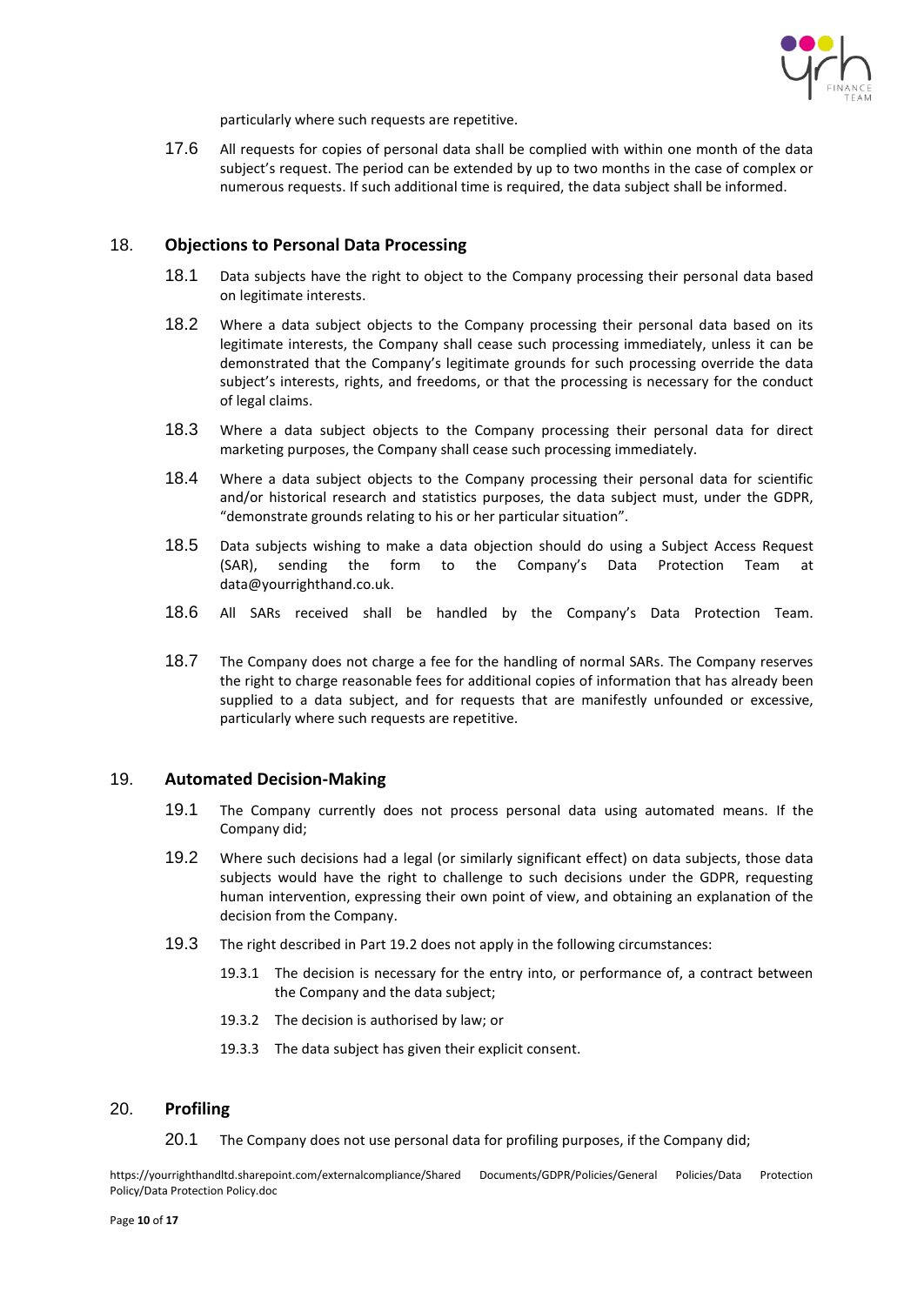

- 20.2 When personal data was used for profiling purposes, the following would apply:
	- 20.2.1 Clear information explaining the profiling would be provided to data subjects, including the significance and likely consequences of the profiling;
	- 20.2.2 Appropriate mathematical or statistical procedures would be used;
	- 20.2.3 Technical and organisational measures would be implemented to minimise the risk of errors. If errors occurred, such measures would enable them to be easily corrected; and
	- 20.2.4 All personal data processed for profiling purposes would be secured in order to prevent discriminatory effects arising out of profiling (see Parts 22 to 26 of this Policy for more details on data security).

## <span id="page-10-0"></span>21. **Personal Data Collected, Held, and Processed**

As per the *Data Retention Schedule*, personal data is collected, held, and processed by the Company (for details of data retention, please refer to the Company's *Data Retention Policy*). The *Data Retention Schedule* forms part of the *Directory of Data, Assets, Risk, Systems & Retention Schedule*.

## <span id="page-10-1"></span>22. **Data Security - Transferring Personal Data and Communications**

The Company shall ensure that the following measures are taken with respect to all communications and other transfers involving personal data:

- 22.1 All emails containing personal data must be sent from the YRH Outlook or the client's email address
- 22.2 Personal data may be transmitted over secure networks only; transmission over unsecured networks is not permitted in any circumstances;
- 22.3 Where personal data is to be transferred in hardcopy form it should be passed directly to the recipient. If it is sent via the post, and would not fit through a standard letterbox, then it must be sent using a signed for delivery service; and
- 22.4 All personal data to be transferred physically, whether in hardcopy form or on removable electronic media shall be transferred in a suitable container marked "confidential".

## <span id="page-10-2"></span>23. **Data Security – Storage**

- 23.1 The Company shall ensure that the following measures are taken with respect to the storage of personal data:
	- 23.1.1 All electronic copies of personal data should be stored securely using YRH systems; All hardcopies ('hard data') of personal data should be stored securely in a locked box, drawer, cabinet, or similar;
	- 23.1.2 All personal data stored electronically should be backed up as per the *Data Security Policy*. All backups should be encrypted as per the *Data Security Policy*;
	- 23.1.3 No personal data should be stored on any mobile device (including, but not limited to, laptops, tablets, and smartphones), other than on the YRH authorised systems as per the *Directory of Data, Assets, Risk, Systems & Retention Schedule*, whether such device belongs to the Company or otherwise; and
	- 23.1.4 No personal data should be transferred to any device personally belonging to principals, consultants, agents, contractors and/or employees and personal data may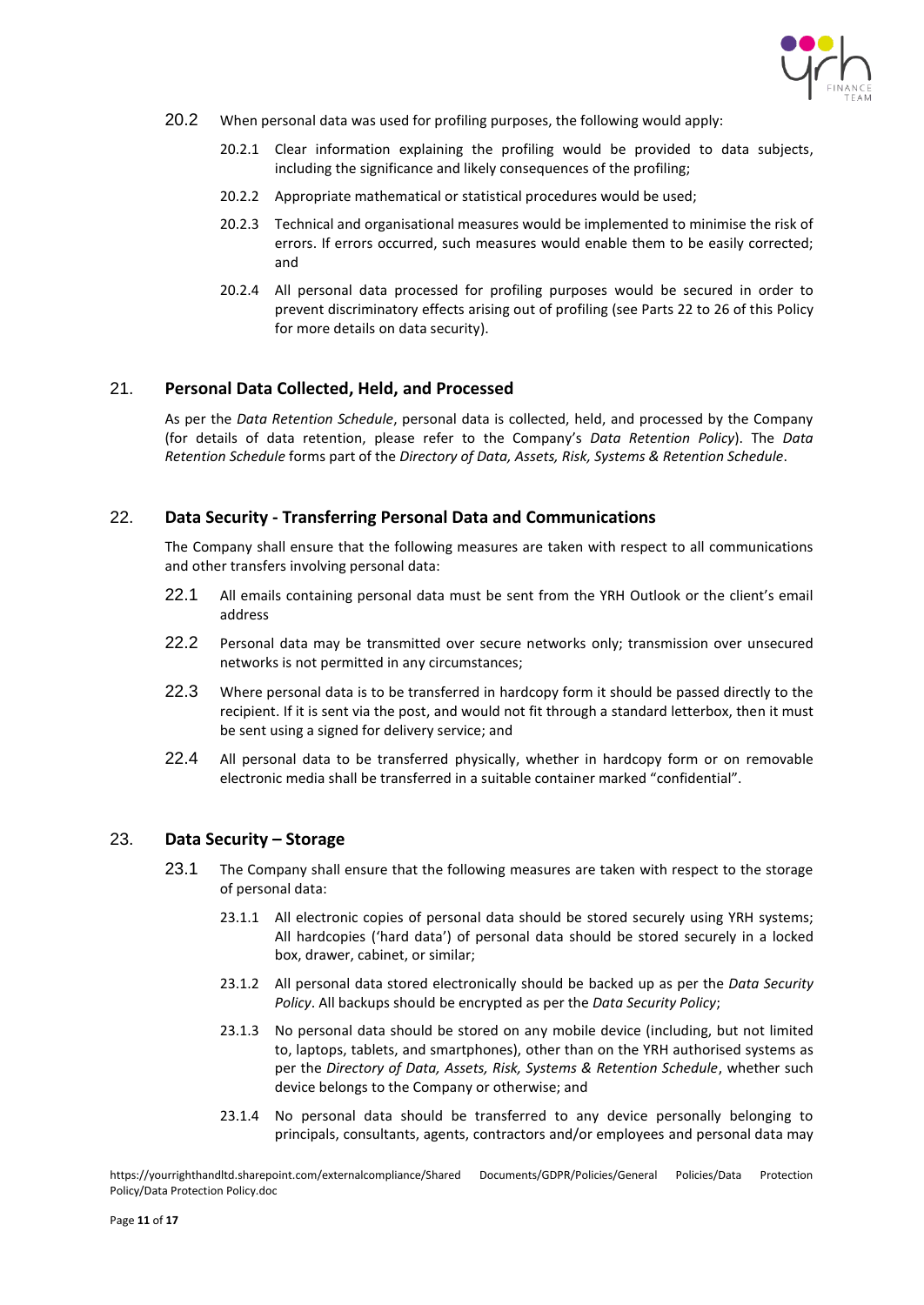

only be transferred to devices belonging to agents, contractors, or other parties working on behalf of the Company where the party in question has agreed to comply fully with the letter and spirit of this Policy and of the GDPR (which may include demonstrating to the Company that all suitable technical and organisational measures have been taken).

## <span id="page-11-0"></span>24. **Data Security - Disposal**

When any personal data is to be erased or otherwise disposed of for any reason (including where copies have been made and are no longer needed), it should be securely deleted and disposed of. For further information on the deletion and disposal of personal data, please refer to the Company's *Data Retention Policy*.

## <span id="page-11-1"></span>25. **Data Security - Use of Personal Data**

The Company shall ensure that the following measures are taken with respect to the use of personal data:

- 25.1 No personal data may be shared informally and if an employee, principal, consultant, agent, sub-contractor, or other party working on behalf of the Company requires access to any personal data that they do not already have access to, such access should be formally requested from the Data Protection Team via email at data@yourrighthand.co.uk;
- 25.2 No personal data may be transferred to any employees, principals, consultants, agents, contractors, or other parties, whether such parties are working on behalf of the Company or not, without the authorisation the Data Protection Team via email at data@yourrighthand.co.uk;
- 25.3 Personal data must be handled with care at all times and should not be left unattended or on view to unauthorised employees, agents, sub-contractors, or other parties at any time;
- 25.4 If personal data is being viewed on a computer screen and the computer in question is to be left unattended for any period of time, the user must lock the computer and screen before leaving it; and
- 25.5 Where personal data is held by the Company, it shall be the responsibility of the Data Protection Team to ensure that the appropriate consent is obtained, if consent is needed, and that no data subjects have opted out, whether directly or via a third-party service.

## <span id="page-11-2"></span>26. **Data Security - IT Security**

The Company shall ensure that the following measures are taken with respect to IT and information security:

- 26.1 All passwords used to protect personal data should not use words or phrases that can be easily guessed or otherwise compromised. All passwords must contain a combination of letters, numbers, and, where possible, symbols;
- 26.2 Under no circumstances should any passwords be written down or shared between any employees, agents, contractors, or other parties working on behalf of the Company, irrespective of seniority or department. If a password is forgotten, it must be reset using the applicable method;
- 26.3 All software (including, but not limited to, applications and operating systems) shall be kept up-to-date. Employees, principals, consultants, agents, contractors, or other parties, shall be responsible for installing any and all security-related updates as soon as reasonably and

https://yourrighthandltd.sharepoint.com/externalcompliance/Shared Documents/GDPR/Policies/General Policies/Data Protection Policy/Data Protection Policy.doc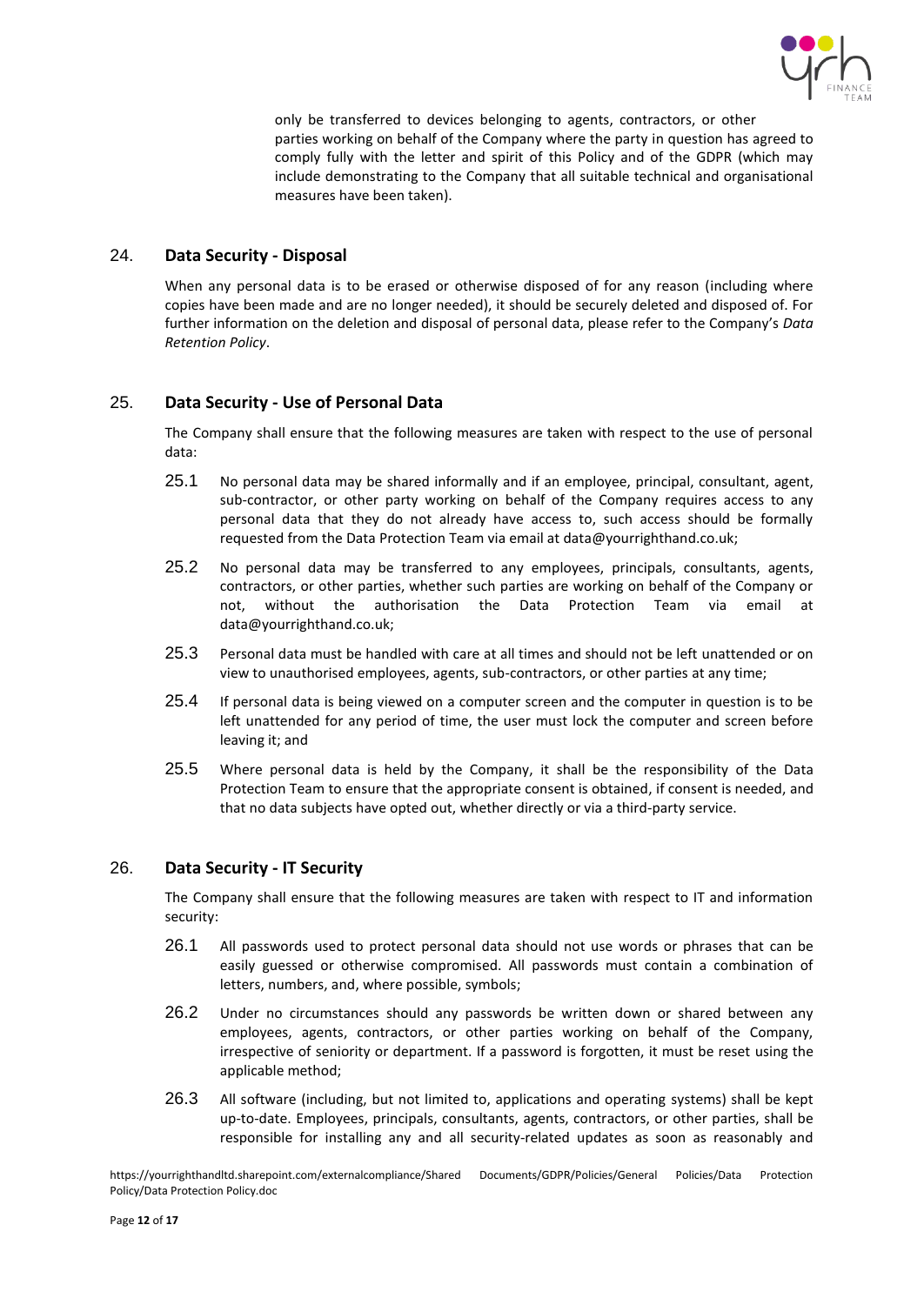

practically possible, unless there are valid technical reasons not to do so; and

- 26.4 No software may be installed on any Company-owned computer or device without the prior approval of the CEO.
- 26.5 Further information on Data Security can be found in the full *Data Security Policy*.

## <span id="page-12-0"></span>27. **Organisational Measures**

The Company shall ensure that the following measures are taken with respect to the collection, holding, and processing of personal data:

- 27.1 All Users shall be made fully aware of both their individual responsibilities and the Company's responsibilities under the GDPR and under this Policy, and shall be provided with a copy of this Policy;
- 27.2 Only Users that need access to, and use of, personal data in order to carry out their assigned duties correctly shall have access to personal data held by the Company;
- 27.3 All Users handling personal data will be appropriately trained to do so;
- 27.4 All Users handling personal data will be appropriately supervised;
- 27.5 All Users handling personal data shall be required and encouraged to exercise care, caution, and discretion when discussing work-related matters that relate to personal data, whether in the workplace or otherwise;
- 27.6 Methods of collecting, holding, and processing personal data shall be regularly evaluated and reviewed;
- 27.7 All personal data held by the Company shall be reviewed periodically, as set out in the Company's *Data Retention Policy*;
- 27.8 The performance of those Users handling personal data shall be regularly evaluated and reviewed;
- 27.9 All Users handling personal data will be bound to do so in accordance with the principles of the GDPR and this Policy by contract;
- 27.10 All Users handling personal data must ensure that any and all of their employees/principals/consultants who are involved in the processing of personal data are held to the same conditions as those relevant employees of the Company arising out of this Policy and the GDPR; and

Where any User handling personal data fails in their obligations under this Policy that party shall indemnify and hold harmless the Company against any costs, liability, damages, loss, claims or proceedings which may arise out of that failure.

#### <span id="page-12-1"></span>28. **Transferring Personal Data to a Country Outside the UK**

- 28.1 The Company may from time to time transfer ('transfer' includes making available remotely) personal data to countries outside of the UK.
- 28.2 The transfer of personal data to a country outside of the UK shall take place only if one or more of the following applies:
	- 28.2.1 The transfer is to a country, territory, or one or more specific sectors in that country (or an international organisation), that the UK has determined ensures an adequate level of protection for personal data;

https://yourrighthandltd.sharepoint.com/externalcompliance/Shared Documents/GDPR/Policies/General Policies/Data Protection Policy/Data Protection Policy.doc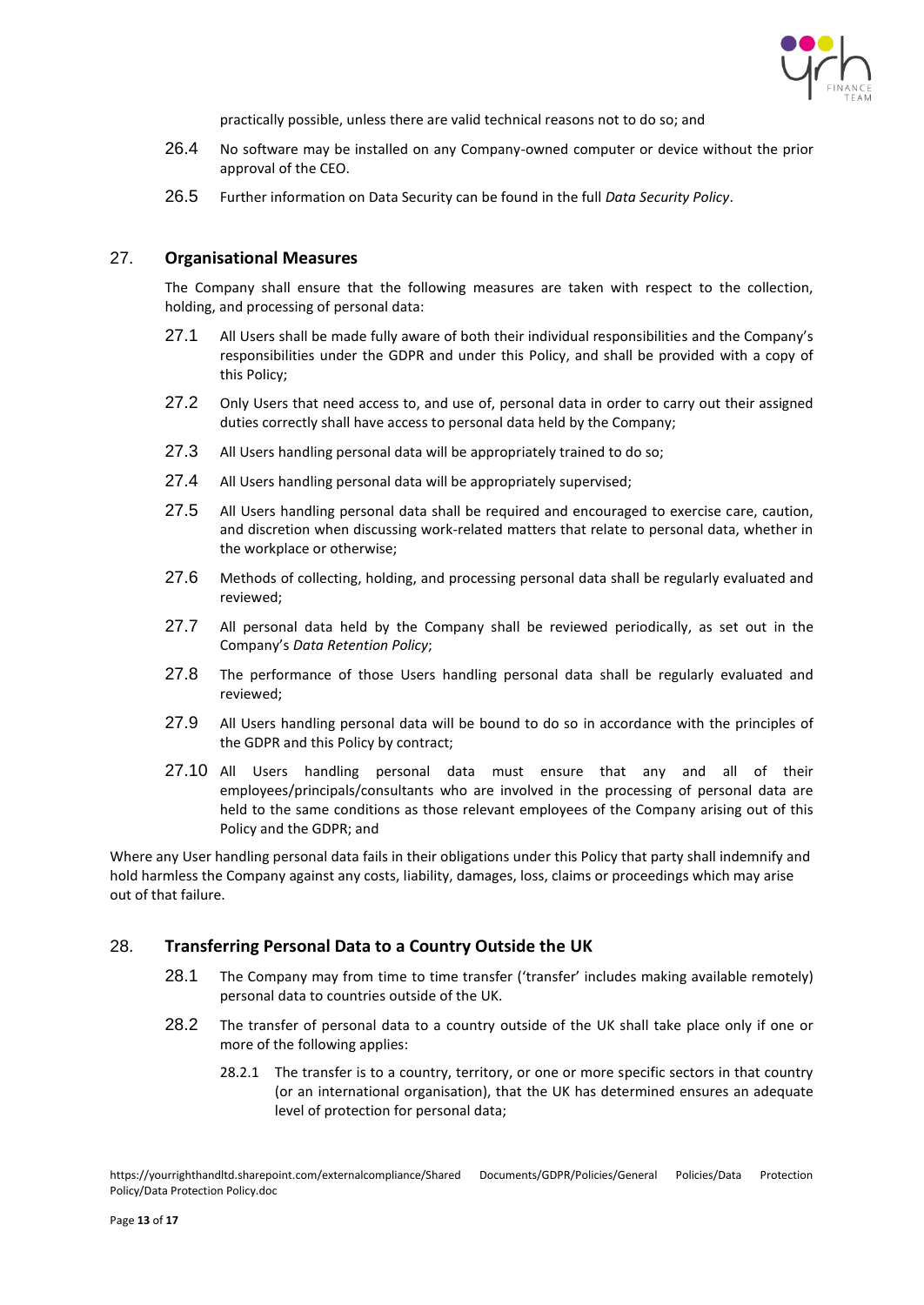

- 28.2.2 The transfer is to a country (or international organisation) which provides appropriate safeguards in the form of a legally binding agreement between public authorities or bodies; binding corporate rules; standard data protection clauses adopted by the UK; compliance with an approved code of conduct approved by a supervisory authority (e.g. the Information Commissioner's Office); certification under an approved certification mechanism (as provided for in the GDPR); contractual clauses agreed and authorised by the competent supervisory authority; or provisions inserted into administrative arrangements between public authorities or bodies authorised by the competent supervisory authority;
- 28.2.3 The transfer is made with the informed consent of the relevant data subject(s);
- 28.2.4 The transfer is necessary for the performance of a contract between the data subject and the Company (or for pre-contractual steps taken at the request of the data subject);
- 28.2.5 The transfer is necessary for important public interest reasons;
- 28.2.6 The transfer is necessary for the conduct of legal claims;
- 28.2.7 The transfer is necessary to protect the vital interests of the data subject or other individuals where the data subject is physically or legally unable to give their consent; or
- 28.2.8 The transfer is made from a register that, under UK law, is intended to provide information to the public and which is open for access by the public in general or otherwise to those who are able to show a legitimate interest in accessing the register.

#### <span id="page-13-0"></span>29. **Data Breach Notification**

- 29.1 All personal data breaches must be reported immediately to the Company's Data Protection Team.
- 29.2 If a personal data breach occurs and that breach is likely to result in a risk to the rights and freedoms of data subjects (e.g. financial loss, breach of confidentiality, discrimination, reputational damage, or other significant social or economic damage), the Data Protection Team must ensure that the Information Commissioner's Office is informed of the breach without delay, and in any event, within 72 hours after having become aware of it.
- 29.3 In the event that a personal data breach is likely to result in a high risk (that is, a higher risk than that described under Part 29.2) to the rights and freedoms of data subjects, the Data Protection Team must ensure that all affected data subjects are informed of the breach directly and without undue delay.
- 29.4 Data breach notifications shall include the following information:
	- 29.4.1 The categories and approximate number of data subjects concerned;
	- 29.4.2 The categories and approximate number of personal data records concerned;
	- 29.4.3 The names and contact details of the Company's Data Protection Team (or other contact point where more information can be obtained);
	- 29.4.4 The likely consequences of the breach;
	- 29.4.5 Details of the measures taken, or proposed to be taken, by the Company to address the breach including, where appropriate, measures to mitigate its possible adverse effects.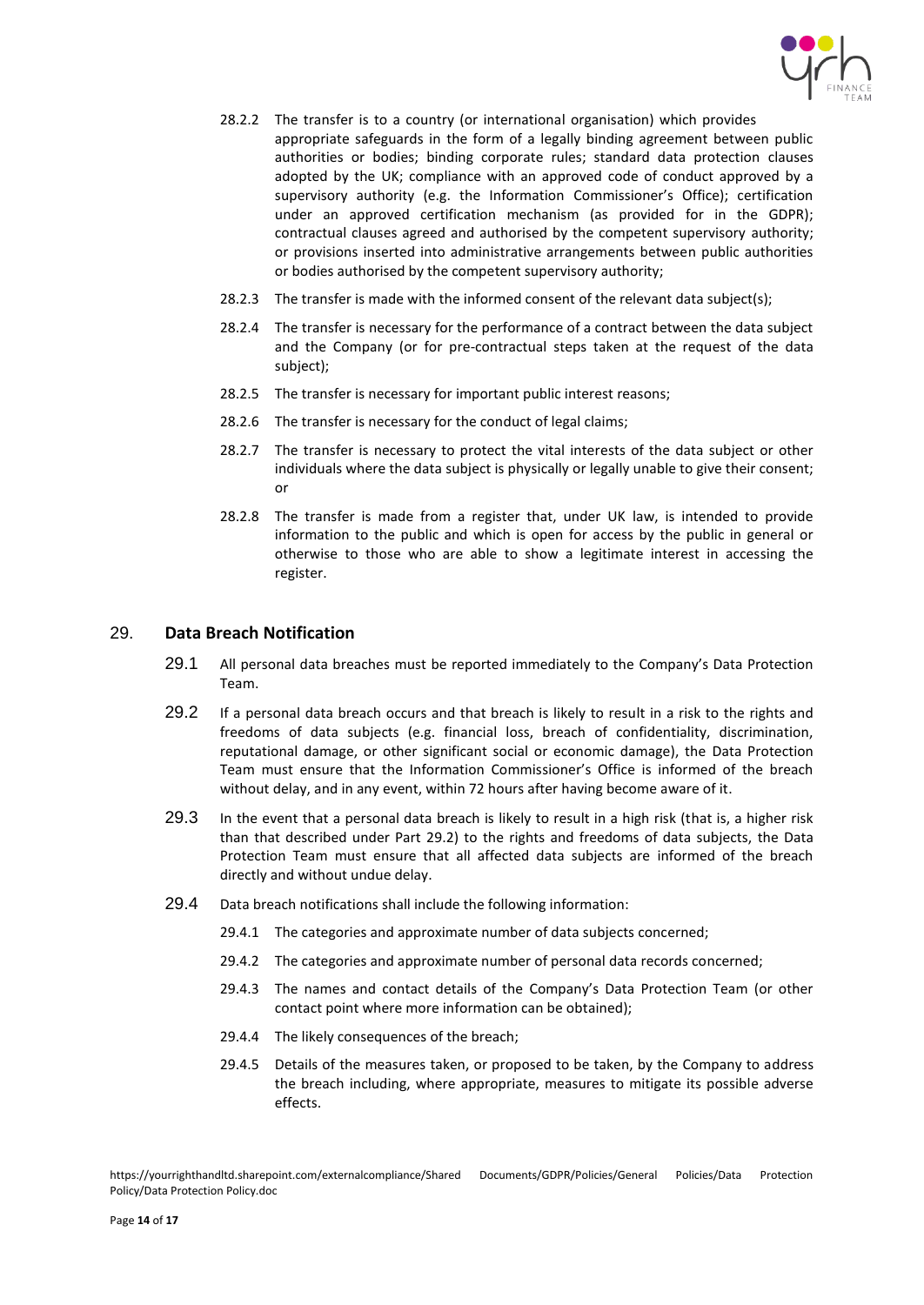

## <span id="page-14-0"></span>30. **Terms and Conditions**

#### **The Company**

YRH Finance Team Ltd (YRH), a company registered in England under number 12784781, whose registered office is at The Hub, Farnborough Business Park, Fowler Avenue, Farnborough, Hants. GU14 7JF

#### **Data Controller**

The entity that determines the purposes, conditions and means of the processing of personal data

#### **Data Processor**

**T**he entity that processes data on behalf of the Data Controller

#### **Data Protection Authority**

National authorities tasked with the protection of data and privacy as well as monitoring and enforcement of the data protection regulations within the Union

#### **Data Protection Team (DPT)**

An team of experts on data privacy who works independently to ensure that an entity is adhering to the policies and procedures set forth in the GDPR

#### **Data Subject**

A natural person whose personal data is processed by a controller or processor

#### **General Data Protection Regulation (GDPR)**

The General Data Protection Regulation (GDPR) (Regulation (EU) 2016/679) is a regulation by which the European Parliament, the Council of the European Union and the UK intend to strengthen and unify data protection for all individuals within the European Union (EU). It also addresses the export of personal data outside the EU.

#### **Hard data**

Any data that is stored non-electronically, for example, but not exclusively, printed data on paper

#### **Personal Data**

Any information related to a natural person or 'Data Subject', that can be used to directly or indirectly identify the person

#### **Privacy Impact Assessment**

A tool used to identify and reduce the privacy risks of entities by analysing the personal data that are processed and the policies in place to protect the data

#### **Processing**

Any operation performed on personal data, whether or not by automated means, including collection, use, recording, etc.

#### **Profiling**

Any automated processing of personal data intended to evaluate, analyse, or predict data subject behaviour

#### **Regulation**

A binding legislative act that must be applied in its entirety across the Union

#### **Soft data**

Any data that is stored electronically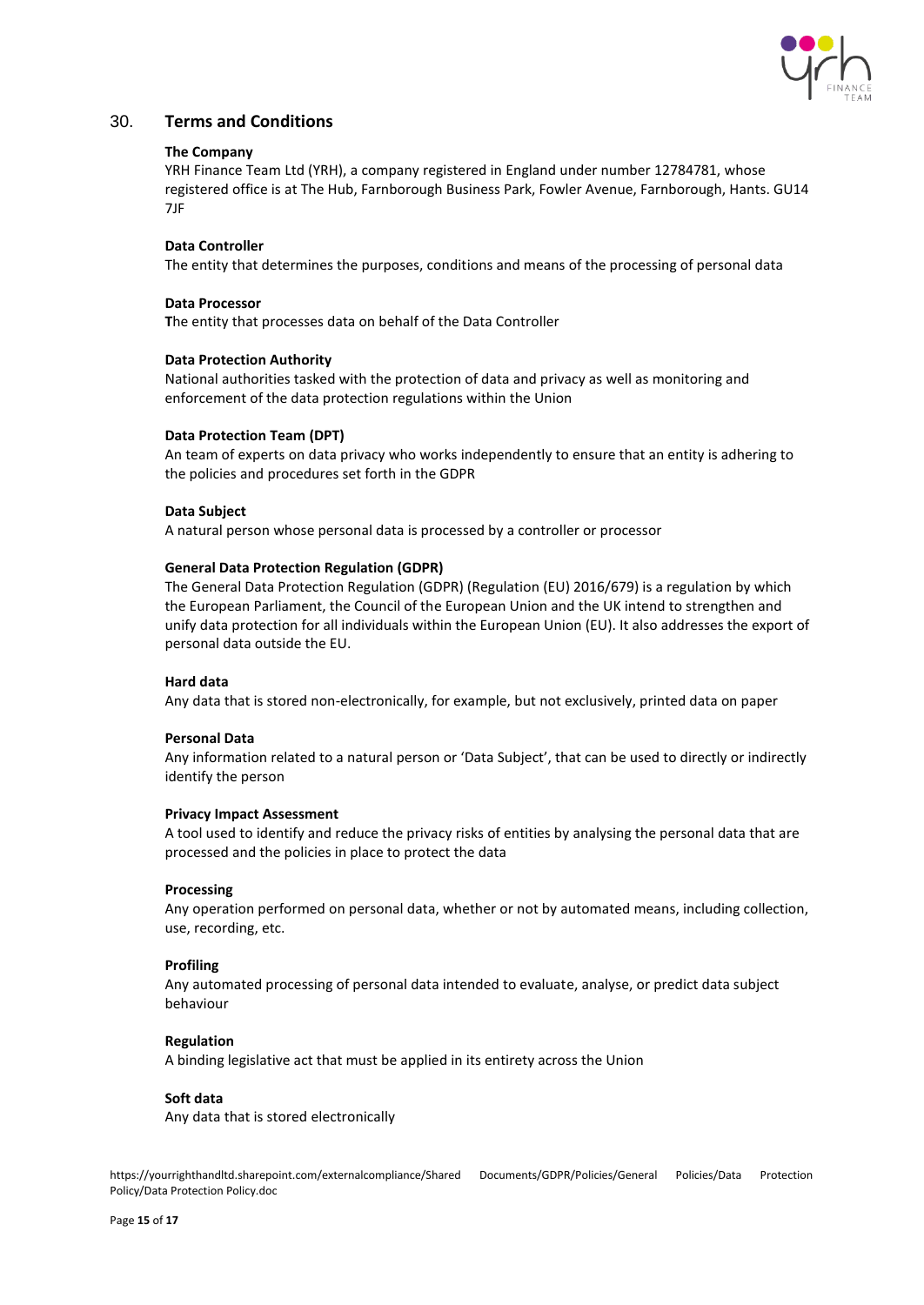

#### **Subject Access Right**

Also known as the Right to Access, it entitles the data subject to have access to and information about the personal data that a controller has concerning them

#### **The User**

Principals, Regional Directors, consultants, agents, contractors, and/or employees, including part-time, temporary, or contract employees

## <span id="page-15-0"></span>31. **Implementation of Policy**

This Policy shall be deemed effective as of 25<sup>th</sup> May 2018. No part of this Policy shall have retroactive effect and shall thus apply only to matters occurring on or after this date.

## <span id="page-15-1"></span>32. **Related legislation**

[Regulation \(EU\) 2016/679 of the European Parliament and of the Council of 27 April 2016 on](http://eur-lex.europa.eu/legal-content/EN/TXT/?uri=CELEX%3A32016R0679) the [protection of natural persons with regard to the processing of](http://eur-lex.europa.eu/legal-content/EN/TXT/?uri=CELEX%3A32016R0679) personal data and on the free [movement of such data, and repealing Directive 95/46/EC \(General Data Protection Regulation\)](http://eur-lex.europa.eu/legal-content/EN/TXT/?uri=CELEX%3A32016R0679)

## <span id="page-15-2"></span>33. **Feedback and suggestion**

Users may provide feedback and suggestions about this document by emailing [data@yourrighthand.co.uk.](mailto:data@yourrighthand.co.uk)